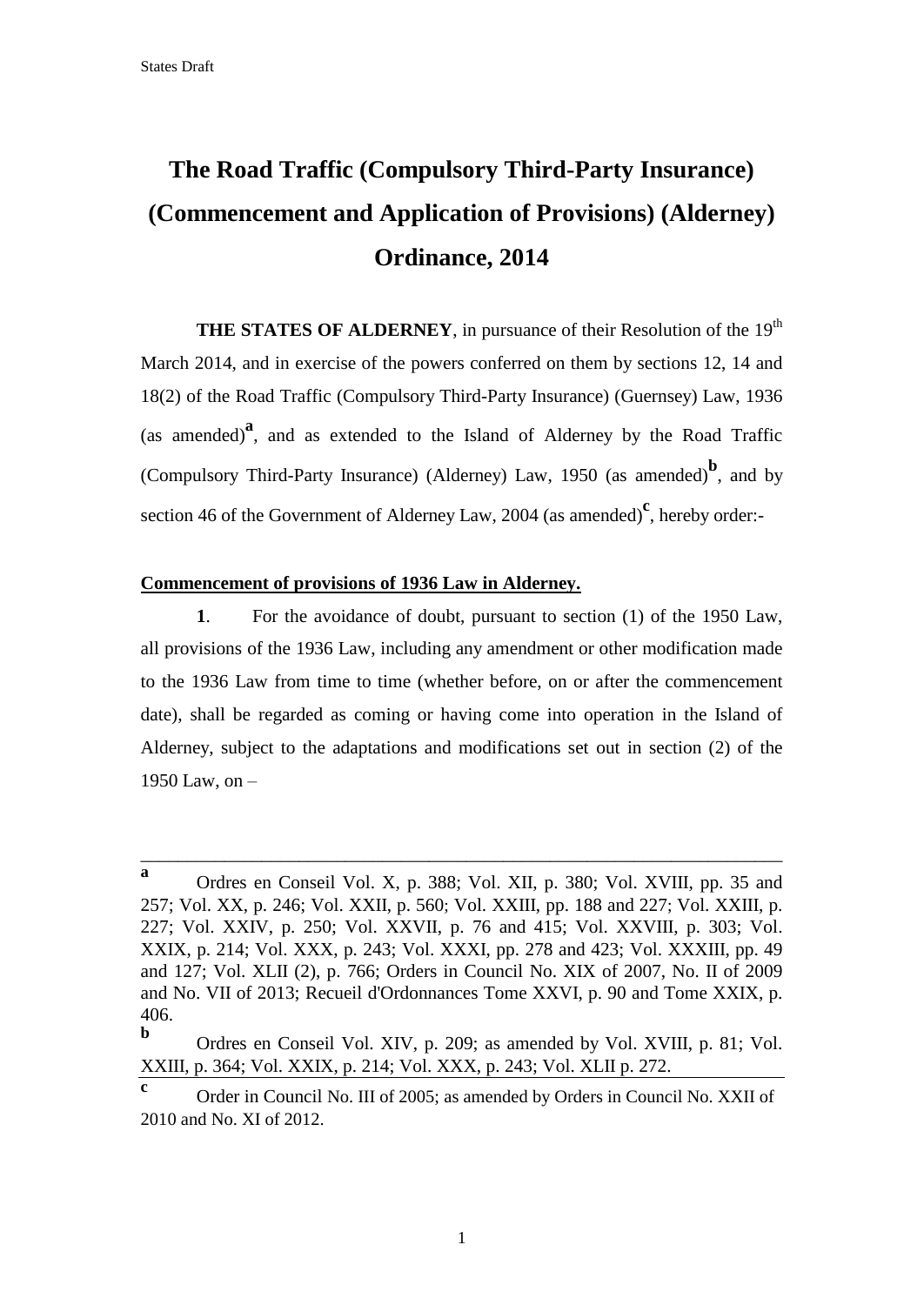- (a) the  $7<sup>th</sup>$  June, 1950, or
- (b) in the case of an amendment or other modification to the 1936 Law, if the amendment or other modification came or comes into operation in the Island of Guernsey on a date later than the  $7<sup>th</sup>$  June, 1950, that later date.

### **Application of 1972 Ordinance to Alderney.**

**2**. The Road Traffic (Compulsory Third-Party Insurance) (Guernsey) Ordinance, 1972**<sup>d</sup>** shall have effect in the Island of Alderney as if sections 9, 10 and 17 of that Ordinance were omitted.

## **Interpretation.**

**3.** (1) In this Ordinance –

"**commencement date**" means the date specified in section 6 for the commencement of this Ordinance,

"**enactment**" means any Law, Ordinance or subordinate legislation,

"**subordinate legislation**" means any regulation, rule, order, rule of court, resolution, scheme, byelaw or other instrument made under any enactment and having legislative effect,

"**the 1936 Law**" means the Road Traffic (Compulsory Third-Party

**d** Recueil d'Ordonnances Tome X, p. 130; as amended by Ordres en Conseil Vol. XXXI, p. 278; Vol. XXXIII, p. 127; Recueil d'Ordonnances Tome XIX, p. 318; Tome XXI, p. 188; Tome XXII, p. 104); Tome XXVI, p. 90;Tome XXIX, p. 406; No. XVI of 2009; the Road Traffic (Compulsory Third Party Insurance) (Amendment) (Guernsey) Ordinance, 2012.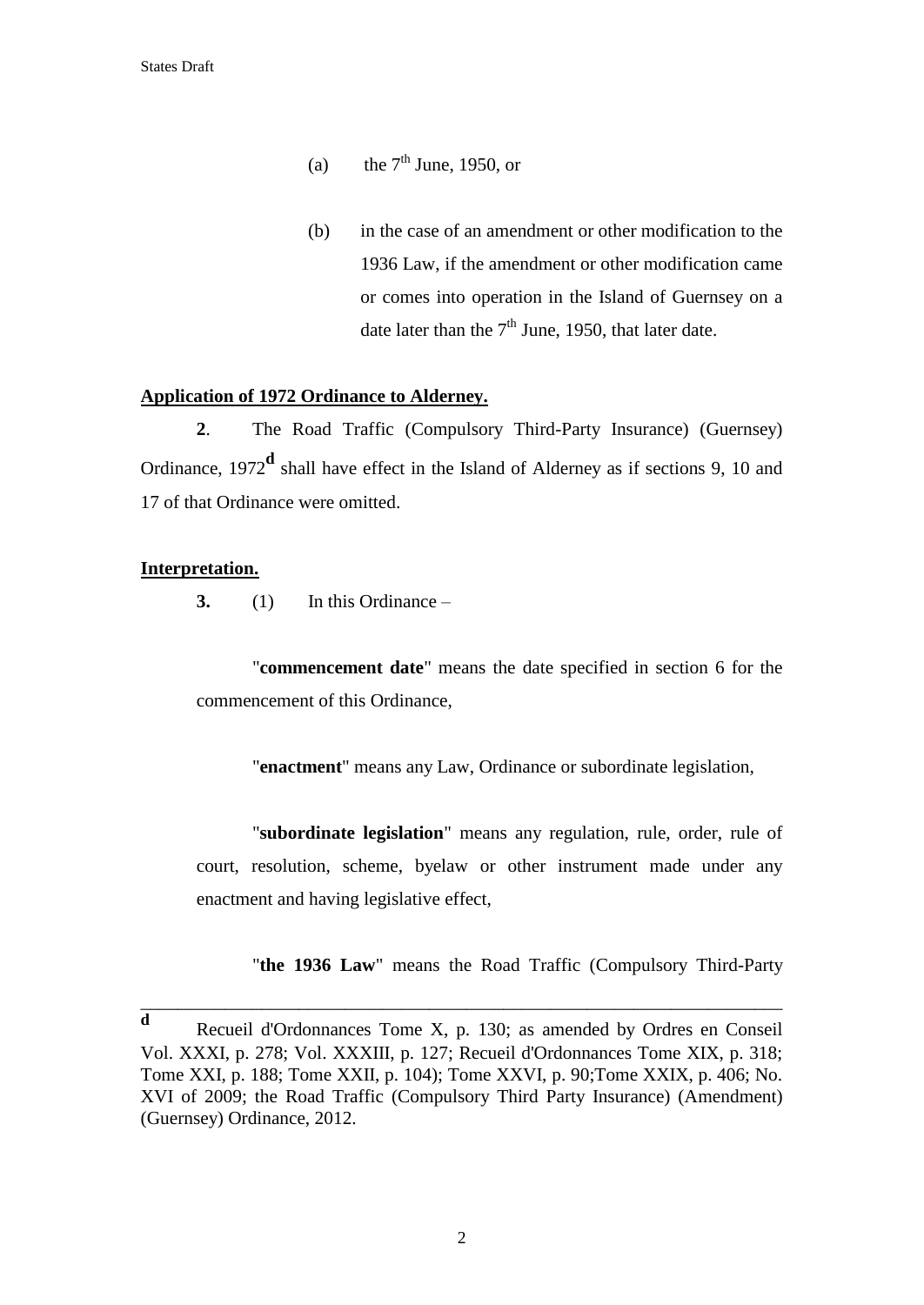Insurance) (Guernsey) Law, 1936 as extended to the Island of Alderney by the 1950 Law, and

"**the 1950 Law**" means the Road Traffic (Compulsory Third-Party Insurance) (Alderney) Law, 1950.

(2) The provisions of the Interpretation (Guernsey) Law, 1948**<sup>e</sup>** apply to the interpretation of this Ordinance throughout the Island of Alderney as they apply to the interpretation of an enactment in force in the Island of Guernsey.

(3) Any reference in this Ordinance to an enactment is a reference thereto as from time to time amended, re-enacted (with or without modification), extended or applied.

### **Consequential repeals.**

**4**. The following Ordinances are repealed –

- (a) the Ordinance entitled "An Ordinance to bring into operation the provisions of the law entitled "The Road Traffic (Compulsory Third-Party Insurance) (Guernsey) Law, 1936" as modified and applied to the Island of Alderney by "The Road Traffic (Compulsory Third-Party Insurance) (Alderney) Law, 1950""**<sup>f</sup>** , and
- (b) The Road Traffic (Compulsory Third Party Insurance)

**e** Ordres en Conseil Vol. XIII, p. 355.

**f** Ordinance No. VI of 1950.